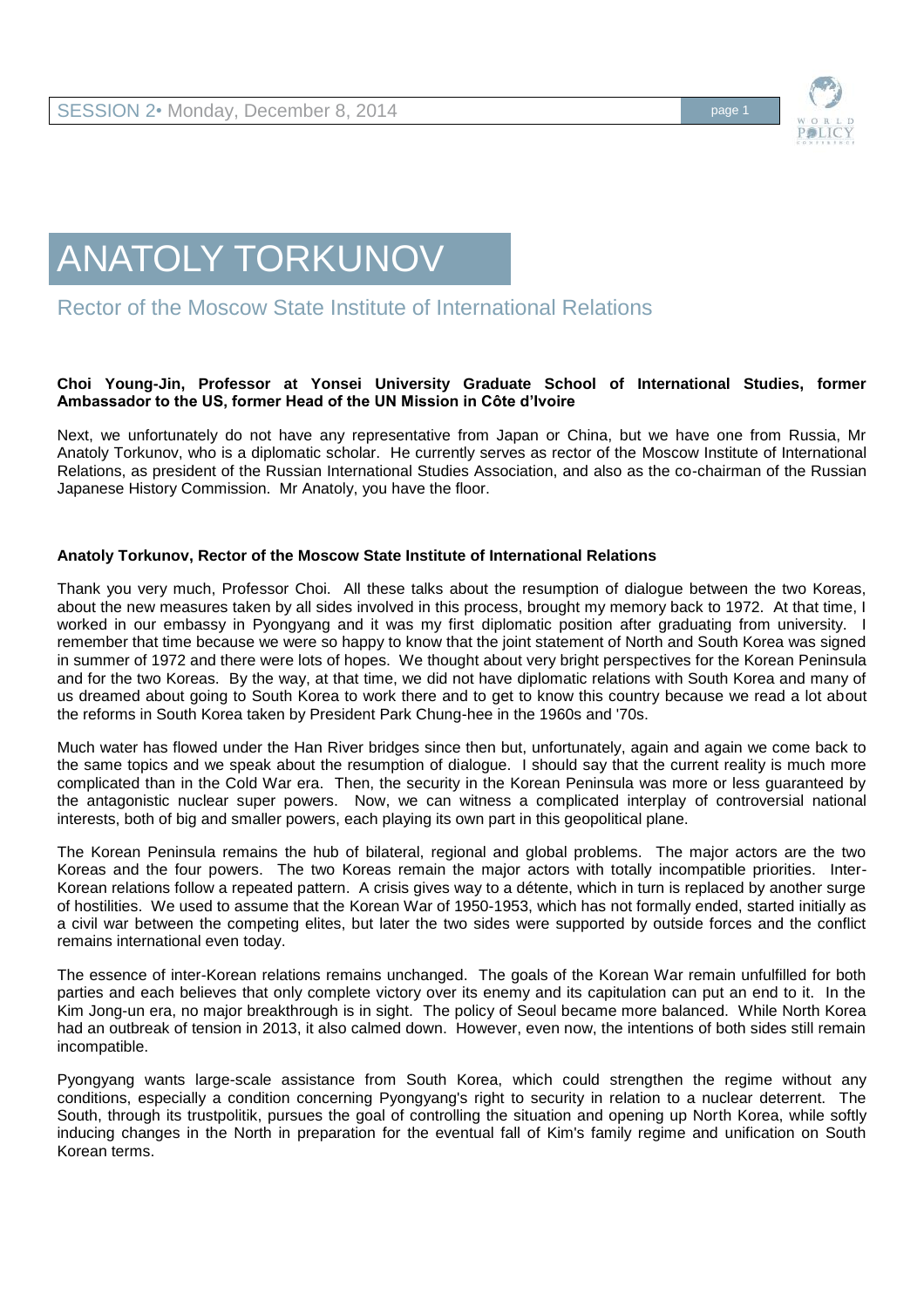

The pretext of prior de-nuclearisation and meaningful steps puts, in my view, a cap on any practical steps to cordially improve relations. At the same time, Pyongyang remains deeply suspicious of South Korea's motives and of course cannot be expected to yield in principal issues of preservation of its governance system. In fact, the fact that both Koreas share ideas of nationalism and want to solve their problems without outside interference gives some hope for the future. However, the international dimension of the Korean civil war in the early 1950s resulted in a situation in which the two Koreas cannot settle their scores independently without the intervention of the great powers, although the extent of the interest of the great powers is different.

Let me elaborate a little about the position of the two countries, the USA and Russia. The USA remains the principal actor in the Korean Peninsula region and Washington currently prefers the policy of containment of North Korea, the so-called strategic patience, while keeping a strong political and military grip on South Korea. A new testament to the US desire to keep ROK under control and limit its foreign policy manoeuvrability is the inclusion of ROK in the deployment of Terminal High Altitude Area Defense systems aimed against China and Russia. For the United States, geopolitical maturation is of primary importance. The growing effort to contain China is the most obvious reason for giving attention to the Korean issue.

International recognition of North Korean regime and normalisation of the situation on the Korean Peninsula would put into question the US military presence in the region and the creation of a missile defence system in Northeast Asia. The Obama administration has not developed an articulated strategy with regard to North Korea. Yesterday on the plane, I read comments on the recent visit of the newly appointed special envoy to Korea, Mr Sung Kim. From these comments, I understood that nothing new was being raised, no new ideas; new proposals; new initiatives. This in turn feeds the fears of the North Korean elite that Washington is hoping for a cataclysm in North Korea and its absorption into South Korea, or a leadership change that would make Pyongyang more malleable.

For Russia, stability and the prevention of a conflict on its eastern frontier, which could lead to changes in the geopolitical situation, is a priority in its Korean policy. Therefore, all other considerations and priorities should be considered secondary to this agenda. Unfortunately, it is questionable where the goal of de-nuclearisation of North Korea is attainable for the moment, so any diplomatic process is only a tool to hedge the risk, to stop North Korean improving its arsenal and prevent nuclear proliferation. Of course, North Korea's nuclear weapon programme and WMD proliferation issues are vital and should be solved, but not at the cost of stability. However, there is no need for North Korea to use these missiles while relations with these countries are normalised and Pyongyang's possession of these dangerous weapons is not a worst-case scenario, if responsibly handled.

At the same time, the non-proliferation issue cannot be suitably solved without addressing broader security issues. Russian experts believe that the North Korea's quest to get nuclear weapons resulted from the situation during the Cold War, when Korean security was guaranteed by the super powers. The collapse of the Soviet Union led to a dangerous loss of equilibrium on the Korean Peninsula, leading to the possibility of the use of force. Potential reforms in neighbouring countries constitute a chance for Moscow to improve its position in Northeast Asia, strengthen the role of Russian business and regional projects, important from the geo-economic and geopolitical points of view, such as a gas pipeline to South Korea via the territory of North Korea, and the Trans-Korea railway connected to the Trans-Siberian.

The reforms would contribute to the implementation of these projects and they in turn would contribute to the stabilisation of the economic situation in North Korea. As you may know, Russian/North Korean relations play a very important role in strengthening its position in Northeast Asia. A deterioration of relations with Pyongyang has resulted several times in the decline of Russia's influence in solving the problems directly related to its national interest. Russia has always stood firm that North Korea's legal interests should be provided and this country should not be the object of isolation.

I believe the agenda of the diplomatic process should be comprehensive and not be concentrated solely on the North Korean nuclear problem, but should comprehensively address security issues, including normalisation of relations between all the parties. The solution to the Korean issue could also be found through political and diplomatic means, preferably within a multi party diplomatic process, which should not be regarded as a zero-sum gain. A new security system in and around the Korean Peninsula should take into account the legitimate interest of all parties.